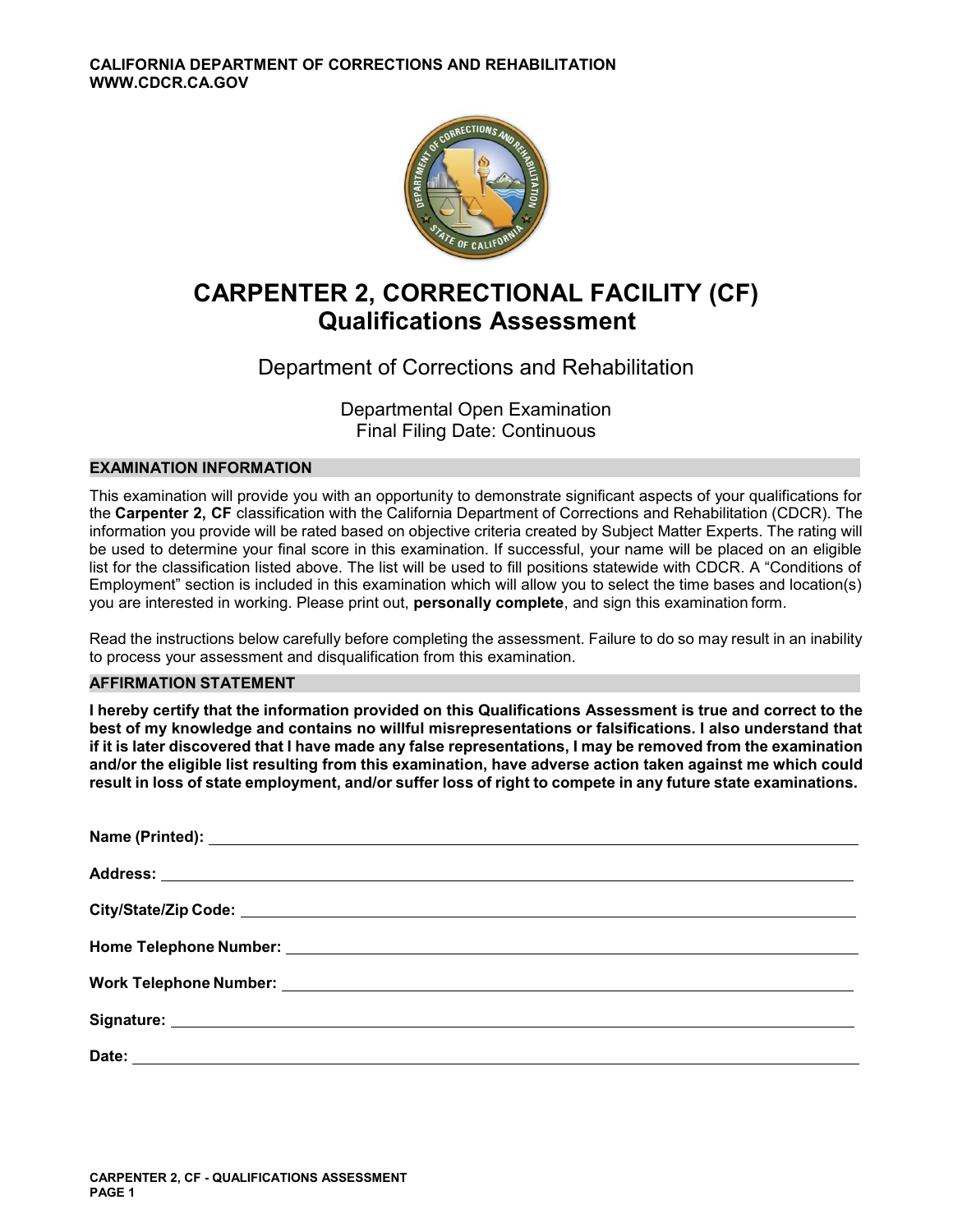#### **FILING INSTRUCTIONS**

#### **All applicants must complete and submit the following examination materials:**

- [Examination Application \(STD. 678\)](https://jobs.ca.gov/pdf/STD678.pdf)
- Qualifications Assessment

#### By mail to:

**Department of Corrections and Rehabilitation Talent Acquisition and Career Services P.O. Box 942883 Sacramento, CA 94283-0001** 

Or in person at:

**Department of Corrections and Rehabilitation 1515 S Street Sacramento, CA 95811-7243 Attn: Talent Acquisition and Career Services, 101N** 

If you are personally delivering your application and Qualifications Assessment, you must do so between the hours of **8:00 a.m.** and **5:00 p.m.**, Monday through Friday, excluding holidays, on or before the cut-off-date to the street address listed above.

#### **NOTE:**

- All examination materials must have original signatures.
- Be sure your envelope has adequate postage if submitting via mail.
- Faxed or emailed copies will **NOT** be accepted under any circumstances.
- Make and keep a photocopy of the completed Qualifications Assessment for your records.

#### **GENERAL INSTRUCTIONS**

This Qualifications Assessment is the sole component of the examination. To obtain a position on the eligible list, a minimum score of 70% must be achieved. Therefore, please be sure to review and follow all instructions carefully as missing or incomplete information may result in disqualification or a lower score.

This examination is comprised of the following areas:

- Affirmation Statement (page 1)
- Filing Instructions / General Instructions (page 2)
- Prior State Employment / Conditions of Employment (pages 3 4)
- Rating Instructions (page 5)
- Knowledge & Experience Assessment (pages 6 10)
- Recruitment Questionnaire (page 11 12)

### **YOUR RESPONSES ARE SUBJECT TO VERIFICATION**

Please keep in mind that all information provided on this Qualifications Assessment will be subject to verification at any time during the examination process, hiring process, and even after gaining employment. Anyone who misrepresents his/her experience will be subject to adverse consequences, which could include the following action(s):

- Removal from the examination process
- Removal from the eligible list / certification list
- Loss of State employment
- Loss of rights to compete in any future state examinations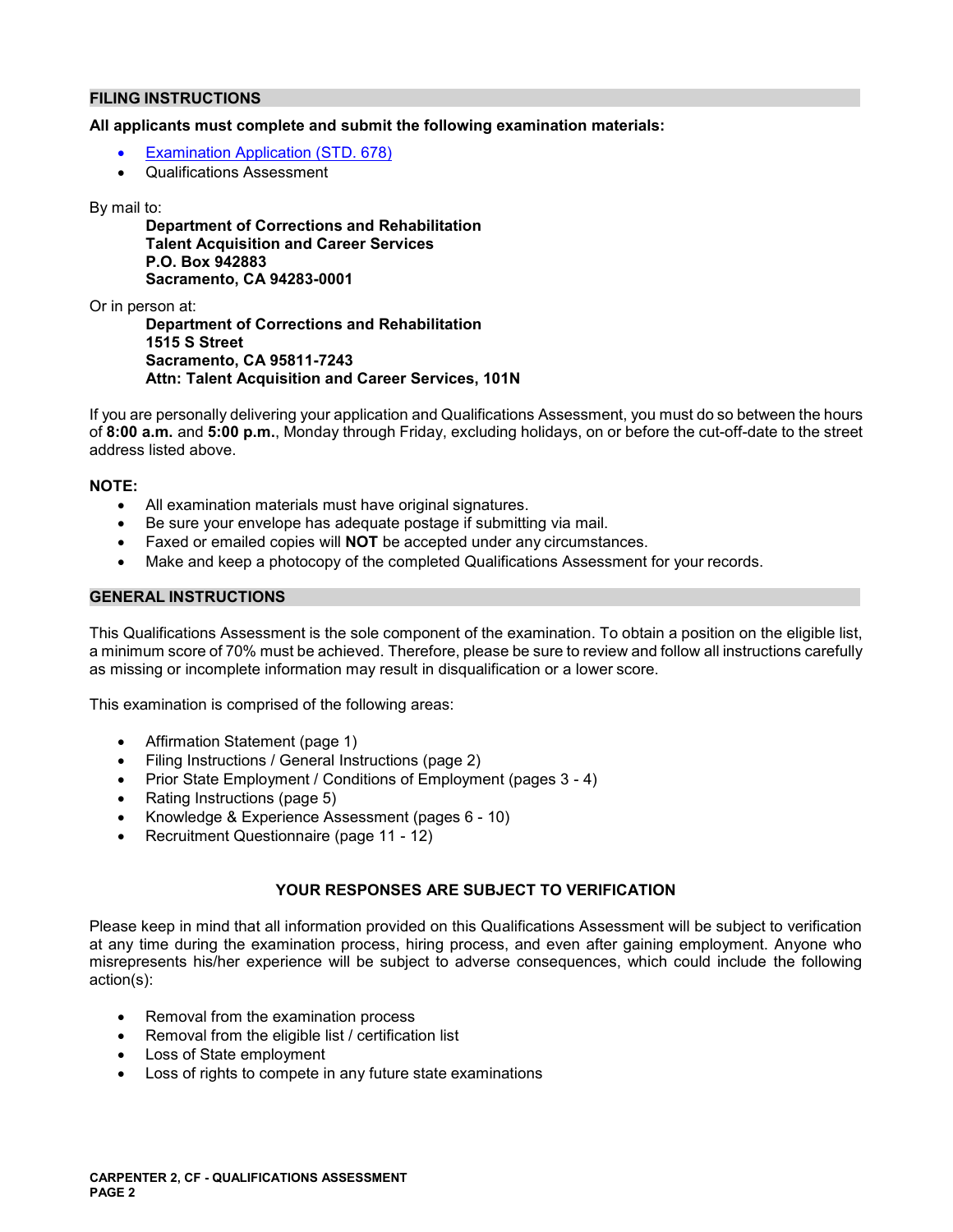#### **PRIOR STATE EMPLOYMENT INFORMATION**

**Complete this next section ONLY if you have been previously dismissed from California State Civil Service employment by punitive action or as a result of disciplinary proceedings. IF THIS DOES NOT APPLY TO YOU, please skip this question.** 

**Do you have written permission from the California Department of Human Resources (CalHR) to take this examination?** 



**State Personnel Board, Rule 211 provides that a dismissed state employee may only participate in State Civil Service examinations if he/she has obtained prior consent from the State Personnel Board.** 

#### **CONDITIONS OF EMPLOYMENT**

#### **PLEASE MARK THE APPROPRIATE BOX(ES) OF YOUR CHOICE.**

If you are successful in this examination, your name will be placed on an active employment list and referred to fill vacancies Statewide according to the conditions you specify on this form.

#### **TYPE OF APPOINTMENT YOU WILL ACCEPT**

Please mark the appropriate box(es) - you may check "(A) Any" if you are willing to accept any type of employment.

☐ **(D) Permanent Full-Time** ☐ **(R) Permanent Part-Time** ☐ **(K) Limited-Term Full-Time** ☐ **(A) Any** 

If all are marked and you receive an appointment other than permanent full-time, your name will continue to be considered for permanent full-time positions.

#### **LOCATION(S) YOU ARE WILLING TO WORK**

**□ 5 ANYWHERE IN THE STATE –** If this box is marked, no further selection is necessary

#### **NORTHERN REGION**

- 
- ☐ 0200 **Alpine County**  CSP, San Quentin ☐ 4500 **Shasta County**
- 
- Mule Creek State Prison  $□$  2500 **Modoc County**  $□$  **4700 Siskiyou County**<br>Pine Grove Youth Conservation  $□$  2800 **Napa County**  $□$  4800 **Salane County** ■ Pine Grove Fouth Conservation **□ 2800 – Napa County Depay ■ 1800 – Solano County □** 4800 – Solano County
- 
- 
- 
- **Colusa County** ☐ ☐ 5100 **Sutter County** 3400 **Sacramento County** 0700 **Contra Costa County** ☐ CSP, Sacramento ☐ 5200 **Tehama County**
- 
- 
- 
- 
- 
- 
- ☐ 1800 **Lassen County**  O.H. Close YCF
- California Correctional Center
- 
- 
- 
- ☐ <sup>2300</sup>**Mendocino County** 0300 **Amador County** ☐ ☐ 4600 **Sierra County** 
	-
	-
	-
	- $\Box$  3100 Placer County
- ☐ 0500 **Calaveras County** ☐ 4900 **Sonoma County** ☐ 0600 3200 **Plumas County** ☐
	-
	-
- 0800 **Del Norte County**  Folsom State Prison ☐ ☐ 5300 **Trinity County**  Pelican Bay State Prison Richard A. McGee Correctional ☐ ☐ 5500 – **Tuolumne County** 0900 – **El Dorado County** Training Center
- ☐ Sierra Conservation Center ☐ 3800 **San Francisco County** 1100 **Glenn County** ☐ 3900 **San Joaquin County** ☐ 5700 **Yolo County** 1200 ☐ **Humboldt County** ☐ 5800 **Yuba County** 
	-
- ☐ 1700 **Lake County**  California Health Care Facility
	-
	-
- High Desert State Prison **CALC 19 COVER 1999** Northern California YCC
- ☐ 0100 **Alameda County** ☐ 2100 **Marin County** ☐ 4100 **San Mateo County** 
	-
	-
	-
	-
- ☐ 0400 **Butte County** ☐ 2900 **Nevada County**  California Medical Facility
	-
	-
	-
	-
	-
	-
	-
	-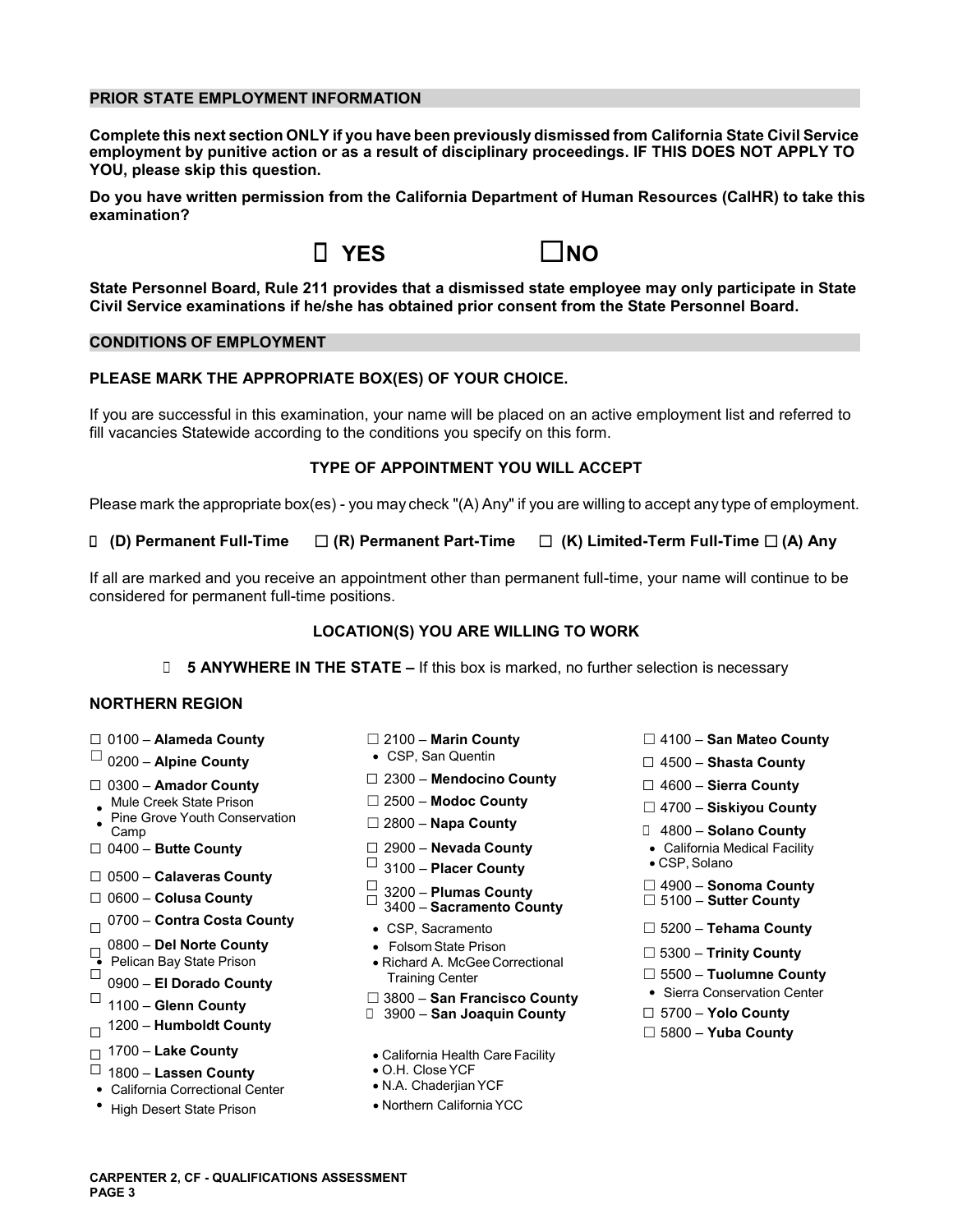### **CENTRAL REGION**

- 
- 
- 
- 
- 
- 
- Kern Valley State Prison<br>• North Kern State Prison
- 
- 
- 
- 
- 
- ☐ 1500 **Kern County** Facility ☐ 3500 **San Benito County** 
	-
	-
	-
	-
	-
	-
- 
- ☐ 1000 **Fresno County** ☐ 1600 **Kings County** ☐ 2700 **Monterey County**  Pleasant Valley State Prison Avenal State Prison Correctional Training Facility
- ☐ 1400 **Inyo County**  CSP, Corcoran Salinas Valley State Prison CA Substance Abuse Treatment
	-
- California City Correctional ☐ 2000 **Madera County** ☐ 4000 **San Luis Obispo** Facility Central California Women's **County** California Correctional Institution Facility California Men's Colony
	-
	- Valley State Prison **□ 4300 Santa Clara County**
- Wasco State Prison **DEMALL COUNT IN THE 2200 Mariposa County** DEMALL 4400 Santa Cruz County
	- ☐ 2400 **Merced County** ☐ 5000 **Stanislaus County**
	- ☐ 2600 **Mono County** ☐ 5400 **Tulare County**

#### **SOUTHERN REGION**

- 
- 
- 
- CSP, Centinela **Chuckawalla Valley State Prison** <del></del> **□ 4200 Santa Barbara County**<br>□ 1900 **Los Angeles County Ironwood State Prison □ 5600 Ventura County <br>● CSP, Los Angeles County 3600 <b>San Bernardino**
- 
- ☐ 3000 **Orange County County**
- 
- ☐ 1300 **Imperial County** ☐ 3300 **Riverside County** ☐ 3700 **San Diego County** 
	-
	-
- CSP, Los Angeles County **◯ 3600 San Bernardino** Ventura YCF<br>□ 3000 Orange County **County County** 
	- California Institution for Men
	- California Institution for Women
- 
- Calipatria State Prison CaliforniaRehabilitation Center RJ Donovan Correctional Facility
	-
	-
	-

### **ADDRESS OR EMPLOYMENT CHANGES**

After list release, successful candidates may update any address and/or availability for employment preference information by accessing their [CalCareer Account](https://www.jobs.ca.gov/) (www.jobs.ca.gov) on the California Department of Human Resources (CalHR) website or by notifying CDCR at the following address:

> California Department of Corrections and Rehabilitation Talent Acquisition and Career Services P.O. Box 942883 Sacramento, CA 94283-0001 Attn: Certification Unit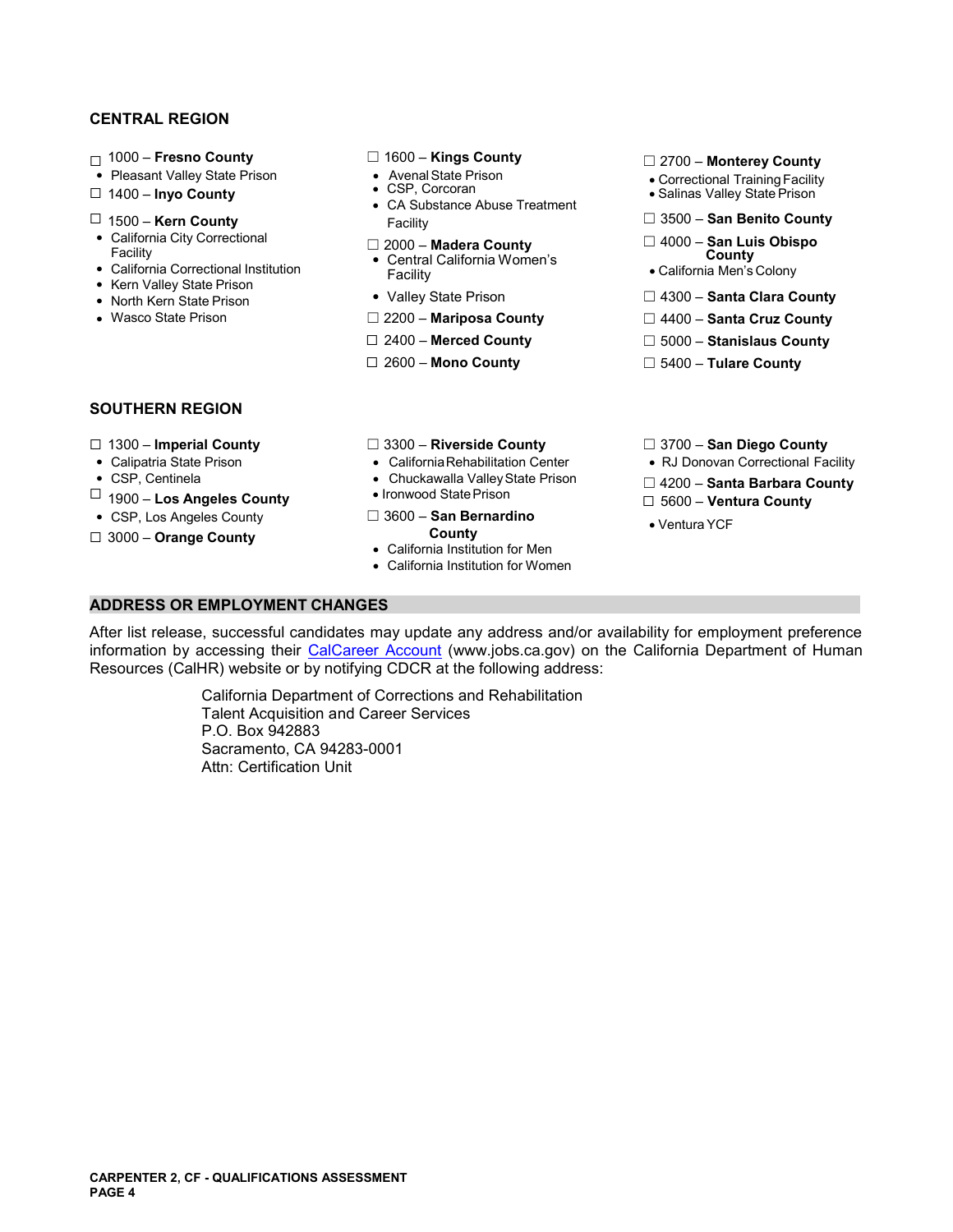#### **RATING INSTRUCTIONS**

Rate your knowledge and experience performing specific job-related actions, using the rating scale(s) below.

Respond to each statement, beginning on the following page, by indicating how the statement applies to you. You are required to respond to every statement by marking one option for each of the two scales provided. Responses may not be changed or added once submitted to the Talent Acquisition and Career Services. Missing responses will result in a lower score.

In responding to each statement, you may refer to your FORMAL EDUCATION, FORMAL TRAINING COURSES, and/or WORK EXPERIENCE whether paid or not paid.

#### **SCALE #1 - KNOWLEDGE RELATED TO PERFORMING THIS ACTION**

#### **Extensive Knowledge**

I possess an expert knowledge level to the extent that I have effectively performed tasks related to this knowledge in the most difficult and complex situations **and** I have instructed others on specific aspects of this knowledge.

#### **Moderate Knowledge**

I possess an advanced knowledge level to the extent that I could effectively perform this task under the majority of circumstances or situations encountered.

#### **Basic Knowledge**

I possess a sufficient knowledge level that would allow me to perform this task successfully in routine situations.

#### **Limited Knowledge**

I have some knowledge of how to perform this task, but I may require additional instruction to apply my knowledge effectively.

#### **No Knowledge**

I have no knowledge of how to perform this task or what it may entail.

#### **SCALE #2 - EXPERIENCE RELATED TO PERFORMING THIS ACTION**

#### **Extensive Experience**

I have more than 7 years of experience in regularly performing this action **and** I have instructed others on this specific action.

#### **Moderate Experience**

I have more than 6 years, but less than 7 years of experience performing this action **and** I can perform it independently.

#### **Basic Experience**

I have more than 5 years, but less than 6 years of experience performing this action **and** I have performed it regularly with minimal or no assistance.

#### **Limited Experience**

I have less than 5 years of experience in performing this action **and** I may require assistance for successful performance.

#### **No Experience**

I have never performed this action.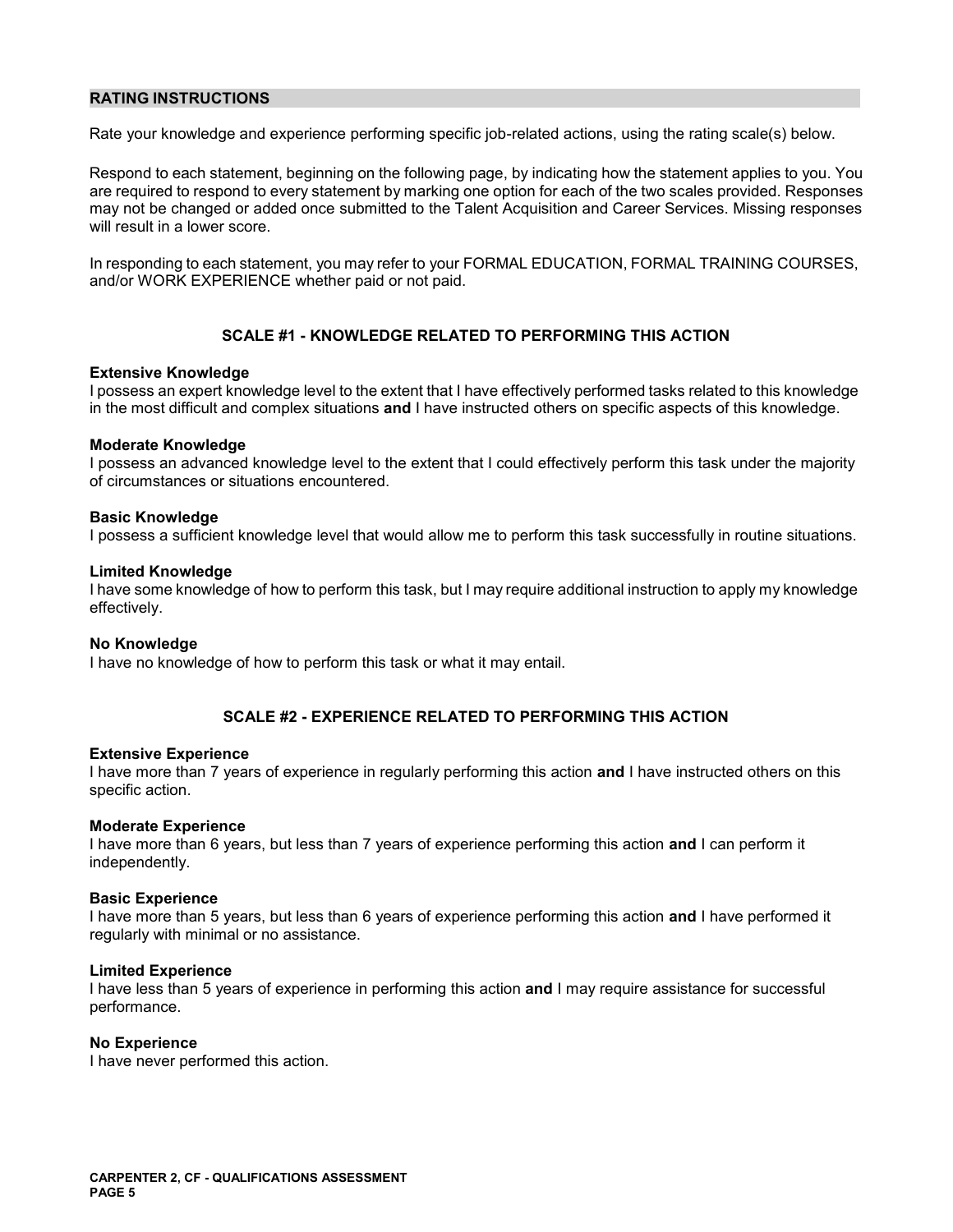| 1. Construct minor building structures (e.g., sheds, awnings, retaining walls, ramps, etc.) to meet project<br>guidelines.                                                      |                                                                                                                                                                                      |  |
|---------------------------------------------------------------------------------------------------------------------------------------------------------------------------------|--------------------------------------------------------------------------------------------------------------------------------------------------------------------------------------|--|
| Knowledge related to performing this action<br>□ Extensive Knowledge<br>□ Moderate Knowledge<br>□ Basic Knowledge<br>□ Limited Knowledge<br>□ No Knowledge                      | Experience related to performing this action<br>□ Extensive Experience<br>□ Moderate Experience<br>$\Box$ Basic Experience<br>$\Box$ Limited Experience<br>$\Box$ No Experience      |  |
| the effectiveness and value.                                                                                                                                                    | 2. Maintain existing building, structures and fixtures (e.g., ceiling materials, flooring, ceramic tile, etc.) to sustain                                                            |  |
| Knowledge related to performing this action<br><b>D</b> Extensive Knowledge<br>□ Moderate Knowledge<br>□ Basic Knowledge<br>□ Limited Knowledge<br>□ No Knowledge               | Experience related to performing this action<br>□ Extensive Experience<br>□ Moderate Experience<br>□ Basic Experience<br>$\Box$ Limited Experience<br>$\Box$ No Experience           |  |
| 3. Repair buildings, structures, and fixtures to sustain the effectiveness and value.                                                                                           |                                                                                                                                                                                      |  |
| Knowledge related to performing this action<br><b>D</b> Extensive Knowledge<br>□ Moderate Knowledge<br>□ Basic Knowledge<br>□ Limited Knowledge<br>□ No Knowledge               | Experience related to performing this action<br>$\Box$ Extensive Experience<br>□ Moderate Experience<br>$\Box$ Basic Experience<br>$\Box$ Limited Experience<br>$\Box$ No Experience |  |
| location, specifications, equipment, etc.).                                                                                                                                     | 4. Make rough sketches/drawings to identify specific information and document additions/changes (e.g., data,                                                                         |  |
| Knowledge related to performing this action<br>Extensive Knowledge<br>Moderate Knowledge<br><b>Basic Knowledge</b><br>u.<br><b>Limited Knowledge</b><br>u.<br>No Knowledge<br>Ш | Experience related to performing this action<br>□ Extensive Experience<br>□ Moderate Experience<br>$\Box$ Basic Experience<br>$\Box$ Limited Experience<br>$\Box$ No Experience      |  |
| 5. Prepare cost estimates for projects (e.g., labor, materials, tools, equipment, etc.)                                                                                         |                                                                                                                                                                                      |  |
| Knowledge related to performing this action<br>□ Extensive Knowledge<br>□ Moderate Knowledge<br><b>Basic Knowledge</b><br>U.<br><b>I</b> Limited Knowledge                      | Experience related to performing this action<br>□ Extensive Experience<br>□ Moderate Experience<br>$\Box$ Basic Experience<br>$\Box$ Limited Experience                              |  |

☐ No Knowledge ☐ No Experience

#### **CARPENTER 2, CF - QUALIFICATIONS ASSESSMENT PAGE 6**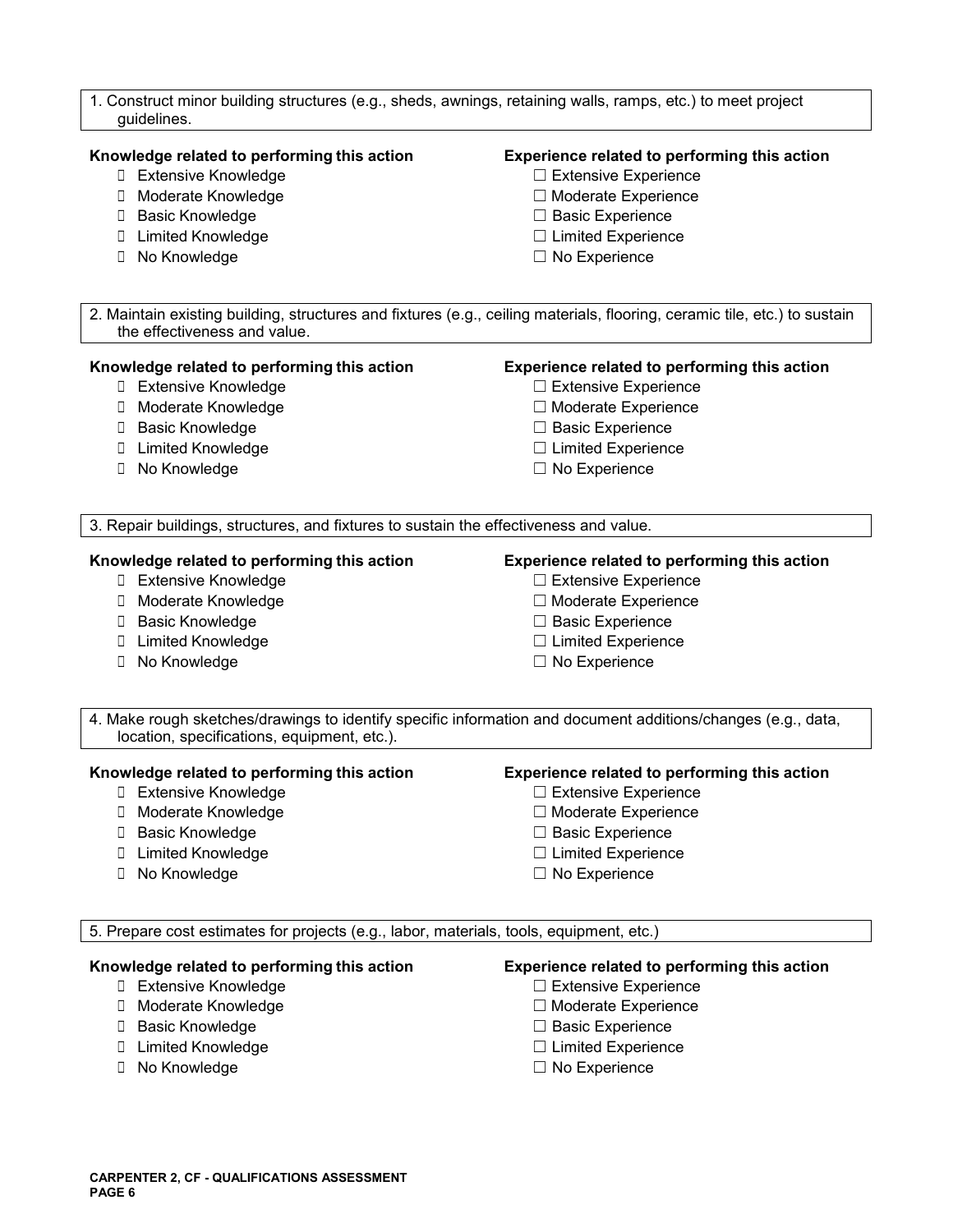## **Knowledge related to performing this action Experience related to performing this action**  ☐ Extensive Knowledge ☐ Extensive Experience ☐ Moderate Knowledge ☐ Moderate Experience ☐ Basic Knowledge ☐ Basic Experience ☐ Limited Knowledge ☐ Limited Experience ☐ No Knowledge ☐ No Experience 7. Instruct and lead unskilled workers in the construction, maintenance, alteration and repair of buildings, structures, and fixtures. **Knowledge related to performing this action Experience related to performing this action**  ☐ Extensive Knowledge ☐ Extensive Experience ☐ Moderate Knowledge ☐ Moderate Experience ☐ Basic Knowledge ☐ Basic Experience ☐ Limited Knowledge ☐ Limited Experience ☐ No Knowledge ☐ No Experience 8. Prepare lists of materials, supplies, and equipment to ensure proper completion of daily operation. **Knowledge related to performing this action Experience related to performing this action □ Extensive Knowledge 
■ Extensive Experience** ☐ Moderate Knowledge ☐ Moderate Experience ☐ Basic Knowledge ☐ Basic Experience **□** Limited Knowledge **D** Limited Experience ☐ No Knowledge ☐ No Experience 9. Inspect the carpentry shop for proper storage of hazardous materials, spills, tools, machinery, etc. **Knowledge related to performing this action Experience related to performing this action**  ☐ Extensive Knowledge ☐ Extensive Experience ☐ Moderate Knowledge ☐ Moderate Experience ☐ Basic Knowledge ☐ Basic Experience ☐ Limited Knowledge ☐ Limited Experience ☐ No Knowledge ☐ No Experience 10. Using Construction equipment (e.g., ladder, scissor lift, boom lift, scaffolding, etc.). **Knowledge related to performing this action Experience related to performing this action**  ☐ Extensive Knowledge ☐ Extensive Experience ☐ Moderate Knowledge ☐ Moderate Experience ☐ Basic Knowledge ☐ Basic Experience ☐ Limited Knowledge ☐ Limited Experience ☐ No Knowledge ☐ No Experience

6. Prepare and maintain records and reports (e.g., Safety Data Sheets [SDS], etc.)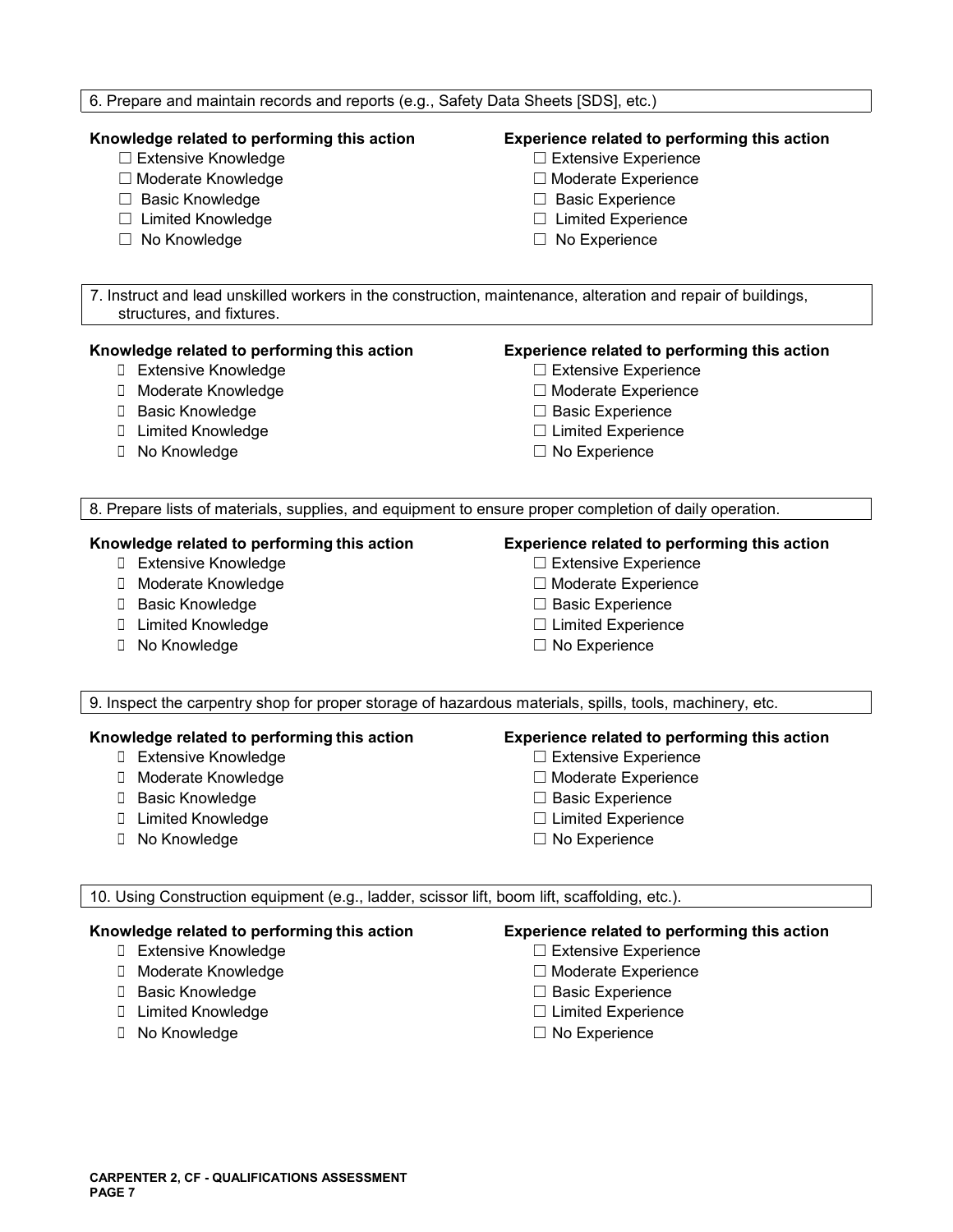| 11. Install fixtures (e.g., cabinets, shelving, work stations, etc.).                                                                                                 |                                                                                                                                                                            |  |
|-----------------------------------------------------------------------------------------------------------------------------------------------------------------------|----------------------------------------------------------------------------------------------------------------------------------------------------------------------------|--|
| Knowledge related to performing this action<br>□ Extensive Knowledge<br>□ Moderate Knowledge<br>□ Basic Knowledge<br>□ Limited Knowledge<br>□ No Knowledge            | Experience related to performing this action<br>□ Extensive Experience<br>□ Moderate Experience<br>□ Basic Experience<br>□ Limited Experience<br>$\Box$ No Experience      |  |
| 12. Inspect and maintain asphalt (e.g., roadways, parking lots, walkways, etc.).                                                                                      |                                                                                                                                                                            |  |
| Knowledge related to performing this action<br>□ Extensive Knowledge<br>□ Moderate Knowledge<br><b>D</b> Basic Knowledge<br>□ Limited Knowledge<br>□ No Knowledge     | Experience related to performing this action<br>□ Extensive Experience<br>□ Moderate Experience<br>□ Basic Experience<br>$\Box$ Limited Experience<br>$\Box$ No Experience |  |
| 13. Install concrete (e.g., slabs, walls, walkways, etc.).                                                                                                            |                                                                                                                                                                            |  |
| Knowledge related to performing this action<br><b>D</b> Extensive Knowledge<br>□ Moderate Knowledge<br>□ Basic Knowledge<br>□ Limited Knowledge<br>No Knowledge<br>Π. | Experience related to performing this action<br>□ Extensive Experience<br>□ Moderate Experience<br>□ Basic Experience<br>□ Limited Experience<br>$\Box$ No Experience      |  |
| 14. Install roofing (e.g., metal, asphalt shingles, rubberized roofing, etc.).                                                                                        |                                                                                                                                                                            |  |
| Knowledge related to performing this action<br>□ Extensive Knowledge<br>□ Moderate Knowledge<br>□ Basic Knowledge<br>□ Limited Knowledge<br>No Knowledge<br>0         | Experience related to performing this action<br>□ Extensive Experience<br>□ Moderate Experience<br>□ Basic Experience<br>$\Box$ Limited Experience<br>$\Box$ No Experience |  |

15. Install and maintain ceilings (e.g., T-bar, acoustic tile, drywall, etc.).

- 
- ☐ Moderate Knowledge ☐ Moderate Experience
- 
- 
- ☐ No Knowledge ☐ No Experience

### **Knowledge related to performing this action Experience related to performing this action**

- ☐ Extensive Knowledge ☐ Extensive Experience
	-
- ☐ Basic Knowledge ☐ Basic Experience
- ☐ Limited Knowledge ☐ Limited Experience
	-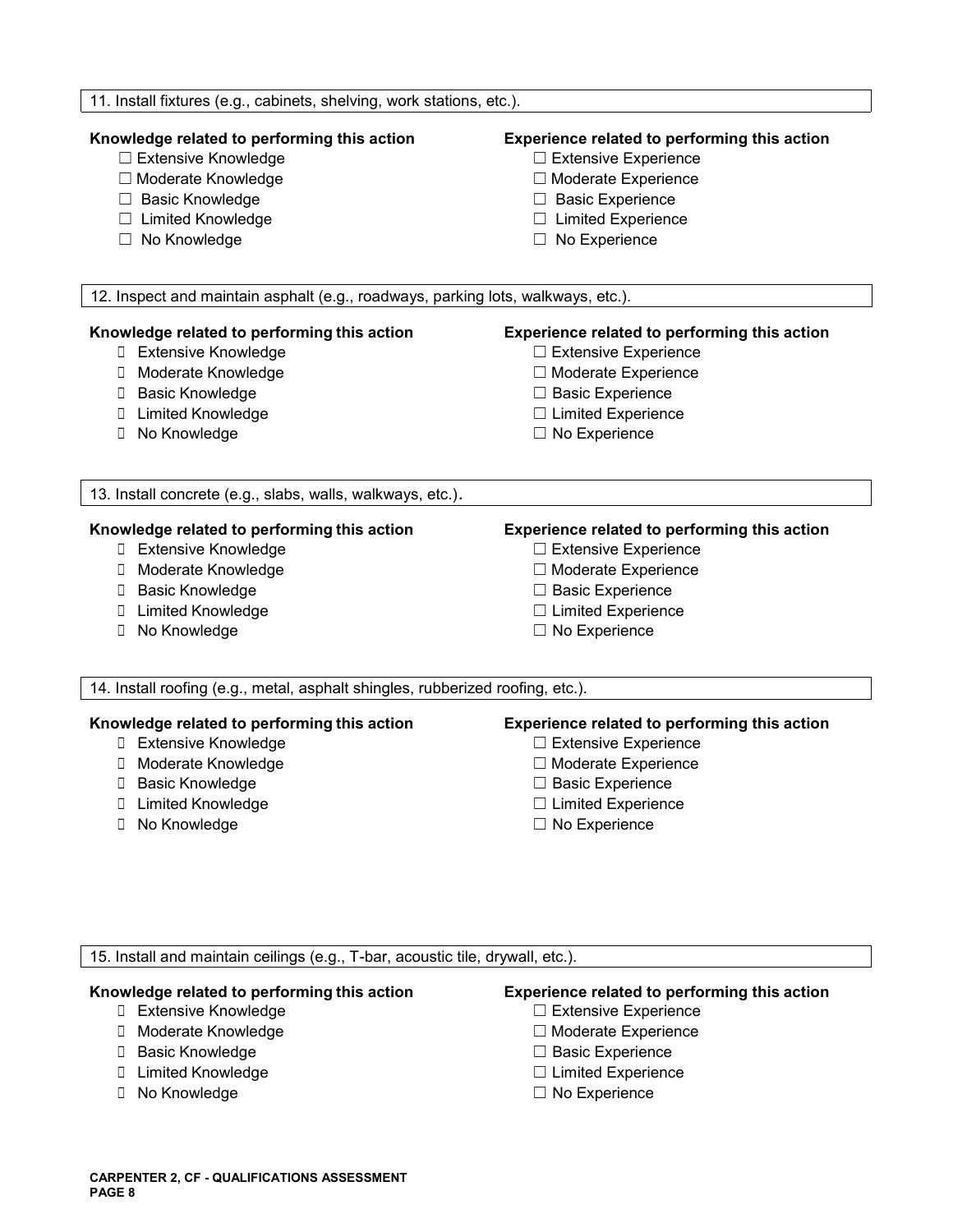#### 16. Repair cabinetry and furniture (e.g., desk, book shelves, tables, chairs, etc.).

- ☐ Extensive Knowledge ☐ Extensive Experience
- ☐ Moderate Knowledge ☐ Moderate Experience
- ☐ Basic Knowledge ☐ Basic Experience
- ☐ Limited Knowledge ☐ Limited Experience
- 

### **Knowledge related to performing this action Experience related to performing this action**

- 
- 
- 
- 
- ☐ No Knowledge ☐ No Experience

17. Install and repair fencing (e.g., chain link, wood, expanded metal, etc.).

#### **Knowledge related to performing this action Experience related to performing this action**

- ☐ Extensive Knowledge ☐ Extensive Experience
- ☐ Moderate Knowledge ☐ Moderate Experience
- 
- ☐ Limited Knowledge ☐ Limited Experience
- 

- 
- 
- ☐ Basic Knowledge ☐ Basic Experience
	-
- ☐ No Knowledge ☐ No Experience

18. Build and maintain stairways (e.g., ramps, stairwell, non-slip coating, hand rails, etc.).

- ☐ Extensive Knowledge ☐ Extensive Experience
- ☐ Moderate Knowledge ☐ Moderate Experience
- 
- 
- ☐ No Knowledge ☐ No Experience

#### **Knowledge related to performing this action Experience related to performing this action**

- 
- 
- ☐ Basic Knowledge ☐ Basic Experience
- ☐ Limited Knowledge ☐ Limited Experience
	-

19. Install and maintain flooring (e.g., ceramic, vinyl, linoleum, etc.).

#### **Knowledge related to performing this action Experience related to performing this action**

- ☐ Extensive Knowledge ☐ Extensive Experience
- ☐ Moderate Knowledge ☐ Moderate Experience
- ☐ Basic Knowledge ☐ Basic Experience
- ☐ Limited Knowledge ☐ Limited Experience
- ☐ No Knowledge ☐ No Experience

- 
- 
- 
- 
- 

20. Fabricate and install signage on buildings, structures, roadways and equipment.

#### **Knowledge related to performing this action Experience related to performing this action**

- ☐ Extensive Knowledge ☐ Extensive Experience
- ☐ Moderate Knowledge ☐ Moderate Experience
- ☐ Basic Knowledge ☐ Basic Experience
- **□** Limited Knowledge **D** Limited Experience
- ☐ No Knowledge ☐ No Experience

- 
- 
- 
- 
-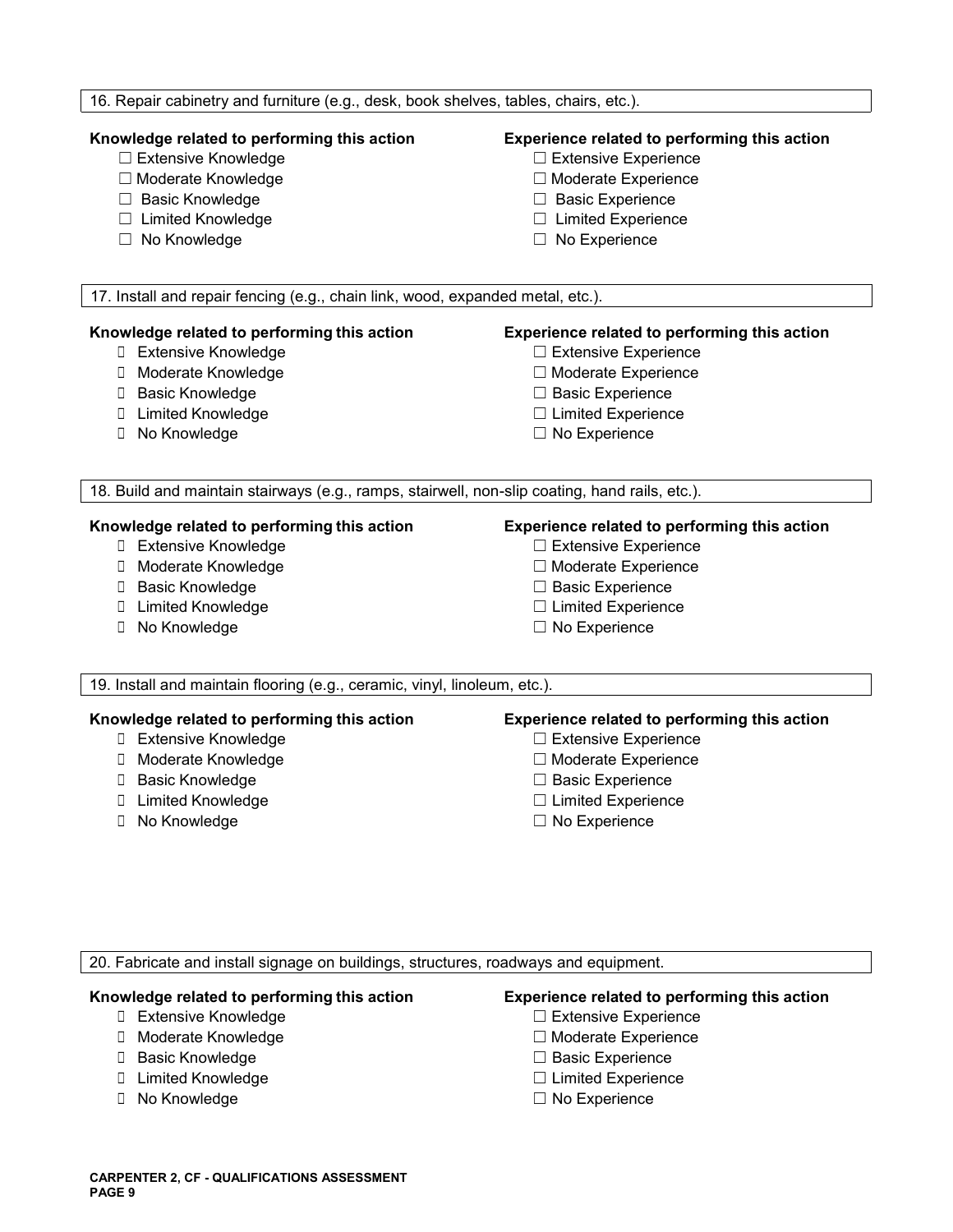### 21. Coordinate with trades' people regarding construction projects, preventive maintenance and repairs.

- 
- ☐ Moderate Knowledge ☐ Moderate Experience
- 
- 
- ☐ No Knowledge ☐ No Experience

### **Knowledge related to performing this action Experience related to performing this action**

- ☐ Extensive Knowledge ☐ Extensive Experience
	-
- ☐ Basic Knowledge ☐ Basic Experience
- ☐ Limited Knowledge ☐ Limited Experience
	-

22. Ensure equipment and tools are properly maintained to prevent injuries.

- 
- 
- 
- ☐ Limited Knowledge ☐ Limited Experience
- 

# **Knowledge related to performing this action Experience related to performing this action**

- □ Extensive Experience
- ☐ Moderate Knowledge ☐ Moderate Experience
- ☐ Basic Knowledge ☐ Basic Experience
	-
- **□ No Knowledge □ No Experience**

### **THIS CONCLUDES THE EXAMINATION**

**REVISION DATE: 01/14/22 -TT**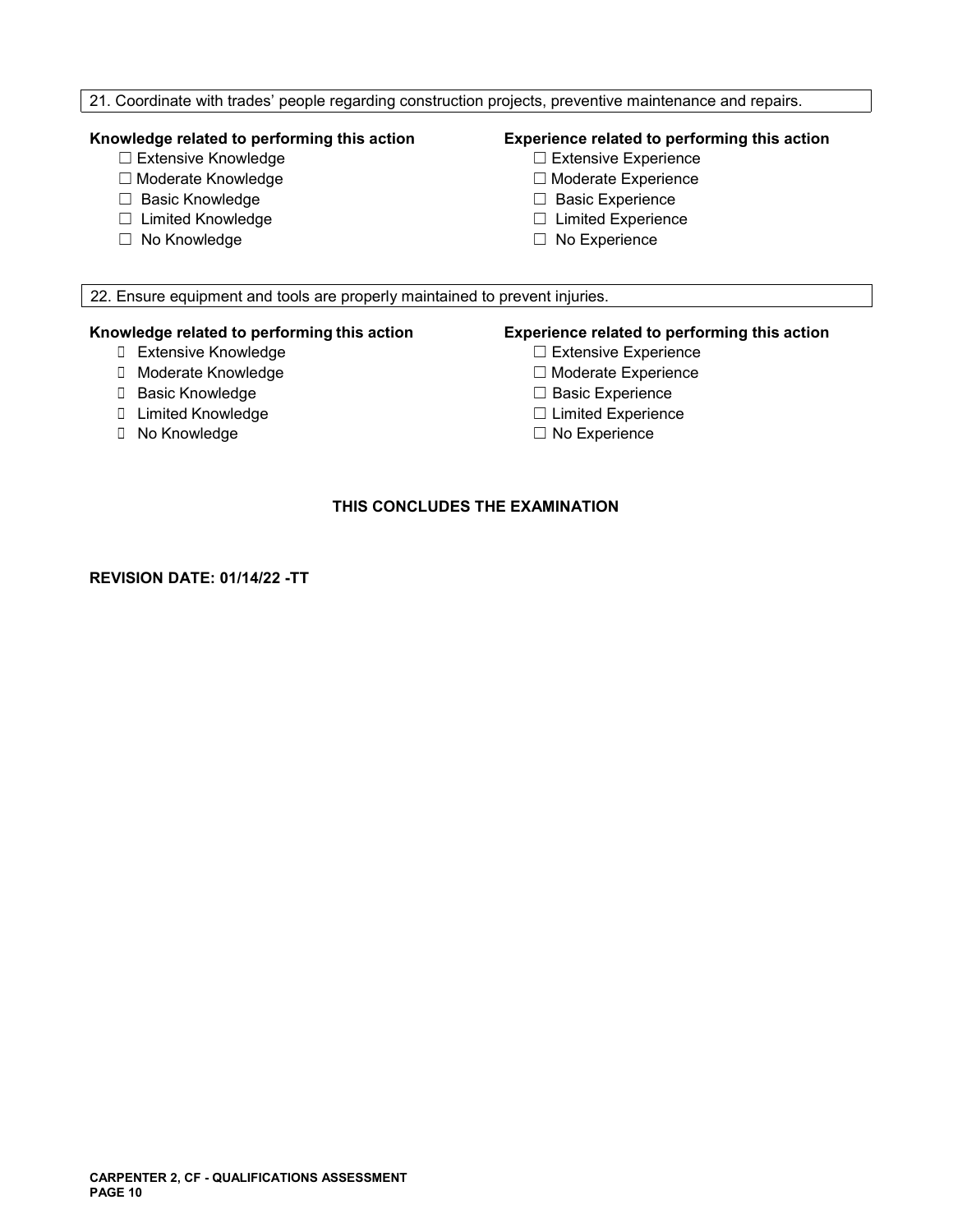#### **RECRUITMENT QUESTIONNAIRE**

Applicants are asked to voluntarily provide the information below. The following data will be used for statistical data gathering and reporting purposes. This questionnaire will be separated from the examination and this information will not be used in any employment decisions.

#### **GENDER**

- ☐ Male
- ☐ Female
- ☐ Non-binary

#### **RACE AND ETHNICITY**

Check **one** box that best describes your race or ethnicity.

- ☐ Black or African American ☐ Multiple Asian\*\* ☐ Multiple Pacific Islander\*\*\*
- ☐ American Indian or Alaska ☐ Indian ☐ Guamanian Native  $\Box$   $\Box$  Cambodian  $\Box$  Hawaiian
- ☐ Hispanic or Latino (alone or ☐ Chinese ☐ Samoan in combination with any ☐ Filipino other race) ☐ Other Pacific Islander
- 
- ☐ Multiple Races\* ☐ Korean
- 
- 
- 
- □ Japanese
- - ☐ Laotian
	- ☐ Vietnamese
	- □ Other Asian

#### **ASIAN PACIFIC ISLANDER**

- 
- 
- 
- 
- 

\*If you identify with more than one race that is Non-Hispanic or Latino, select Multiple Races.

\*\*If you identify with more than one Asian ethnicity, select Multiple Asian.

\*\*\*If you identify with more than one Pacific Islander ethnicity, select Multiple Pacific Islander.

#### **AUTHORITIES**

Government Code sections 8310.5, 19705, 19790, 19792(h) and California Code of Regulations, Title 2, sections 599.980, 11013(b) authorize the State of California to collect demographic information on job applicants and exam participants for analysis and statistical purposes.

### **CONTINUE TO NEXT PAGE TO COMPLETE RECRUITMENT QUESTIONNAIRE**